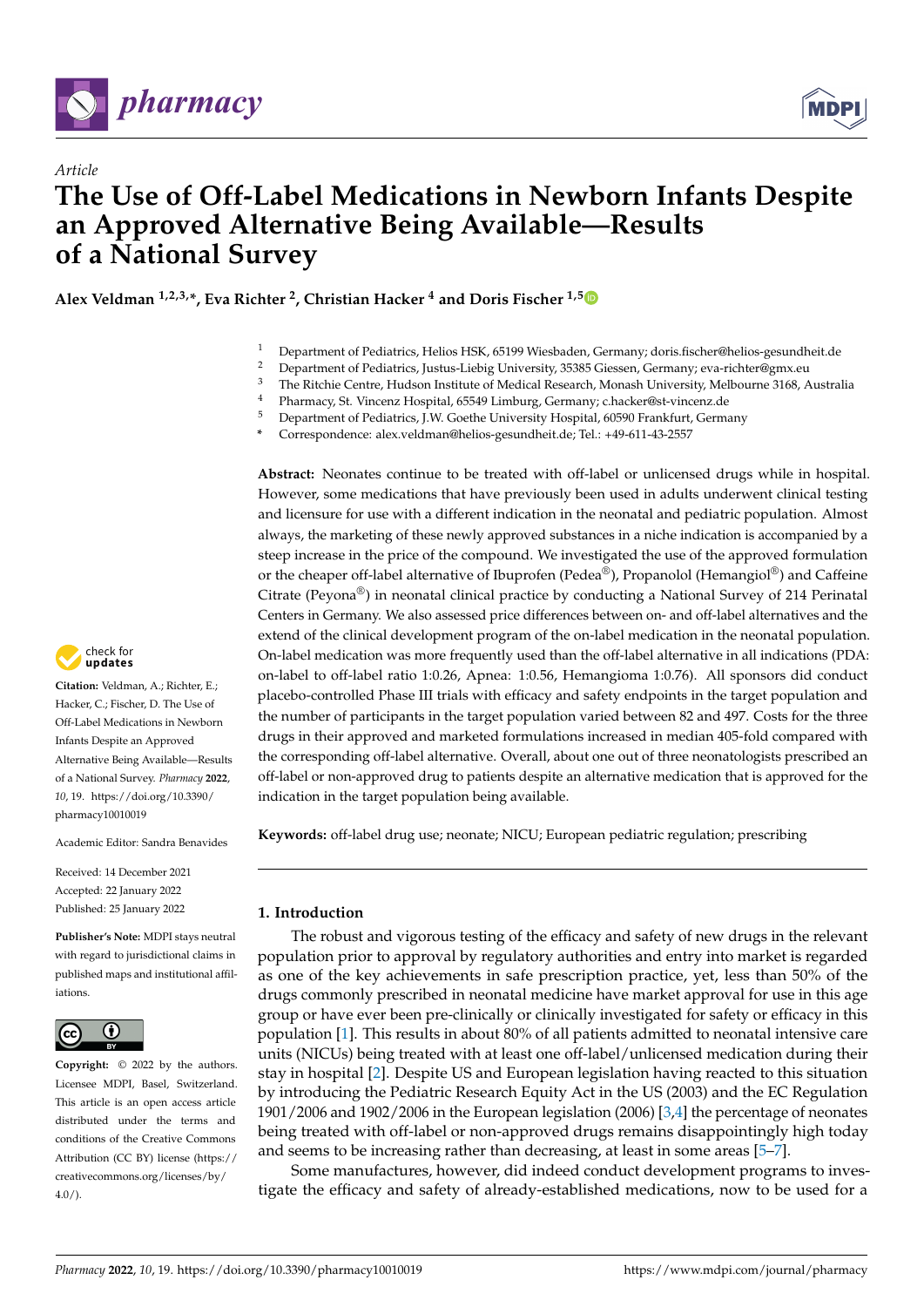novel indication in the neonatal population—not surprisingly, accompanied by a significant price increase for the newly approved "old" drug. For example, intravenous Ibuprofen, used in neonates to close a hemodynamic relevant persistent ductus arteriosus (PDA), is currently marketed in two different preparations: one is Ibuprofen-lysine (Pedea®, Orphan Europe, Paris) the other is ibuprofen-arginine (Caldolor®, Cumberland Pharmaceuticals, Nashville, TN, USA). Ibuprofen-arginine, at a cost of approximately 16  $\epsilon$  per 400 mg ampoule (0.04  $\epsilon$ /mg), is an analgesic for adult patients with a statement in the product information sheet that safety and effectiveness has not been established in patients less than 17 years of age. Ibuprofen-lysine, in contrast, has market approval for the treatment of PDAs in preterm neonates and is available at a price of approximately  $162 \epsilon$  per 10 mg (16.22  $\epsilon$ /mg) vial, which corresponds to a 405-fold price increase. Other examples for treatments with a drastic price increase after licensure in the neonatal population are propanolol (Hemangiol®, Pierre Fabre Dermatologie, Lavaur, France) for the treatment of hemangioma and caffeine citrate (Peyona®, Chiesi Farmaceutici, Parma, Italy) for the treatment of neonatal apnea/bradycardia.

In this paper, we report the results of a national survey of all 214 perinatal centers in Germany, with the aim of assessing the use of either the approved expensive formulation of the above mentioned drugs or the cheaper off-label alternative in clinical practice. Additionally, we analyze the European Medicines Agency (EMA) public assessment reports (EPAR) on the clinical development programs of these drugs to understand to what extend additional clinical and non-clinical studies have been conducted by the respective sponsors to achieve market authorization in the neonatal indications.

## **2. Materials and Methods**

## *2.1. Survey of Clinical Practice in German Perinatal Centers*

A survey was mailed to all Level I (highest level of perinatal care, treating preterm neonates of all gestational age (GA) and birthweight) and Level II (admission of neonates with a birthweight of  $\geq$ 1250 g and a GA above 28 weeks) neonatal centers in Germany (214 centers). Recipients were asked to specify the medication used to treat neonates with PDA (Pedea<sup>®</sup> or others), neonates with apnea of prematurity (Peyona<sup>®</sup> or others), neonates with hemangiomas (Hemangiol<sup>®</sup> or others) and neonates with pulmonary hypertension  $(iNOmax<sup>®</sup>$  or others, data not shown since nitric oxide (NO), as a technical gas, is no longer available for hospitals). Additionally, centers were asked to specify how many patients with each condition were treated per site per annum. Non-responders were followed-up with a phone call, and, if in agreement, submission of a second copy of the questionnaire. Responses could be returned anonymously. A copy of the survey is available in supplementary material.

## *2.2. Analysis of EMA's EPARs*

The Scientific discussion of the Public Assessment Reports were analyzed to understand the non-clinical and clinical studies that have been initiated and conducted by the respective sponsor/Marketing Authorization Application (MAA) holder. Clinical studies were then investigated to understand the study design (placebo controlled vs. non-controlled studies vs. compassionate use programs) number of subjects per study as well as overall number of participants in the target population (neonates) in the clinical development program. Post-marketing commitments were extracted, if any.

### *2.3. Drug Price Comparison*

Prices for the three drugs in their approved and marketed formulation and corresponding off-label alternative have been sourced from a large hospital pharmacy serving a group of 18 hospitals in Germany (St. Vincenz Apotheke, Limburg, Germany).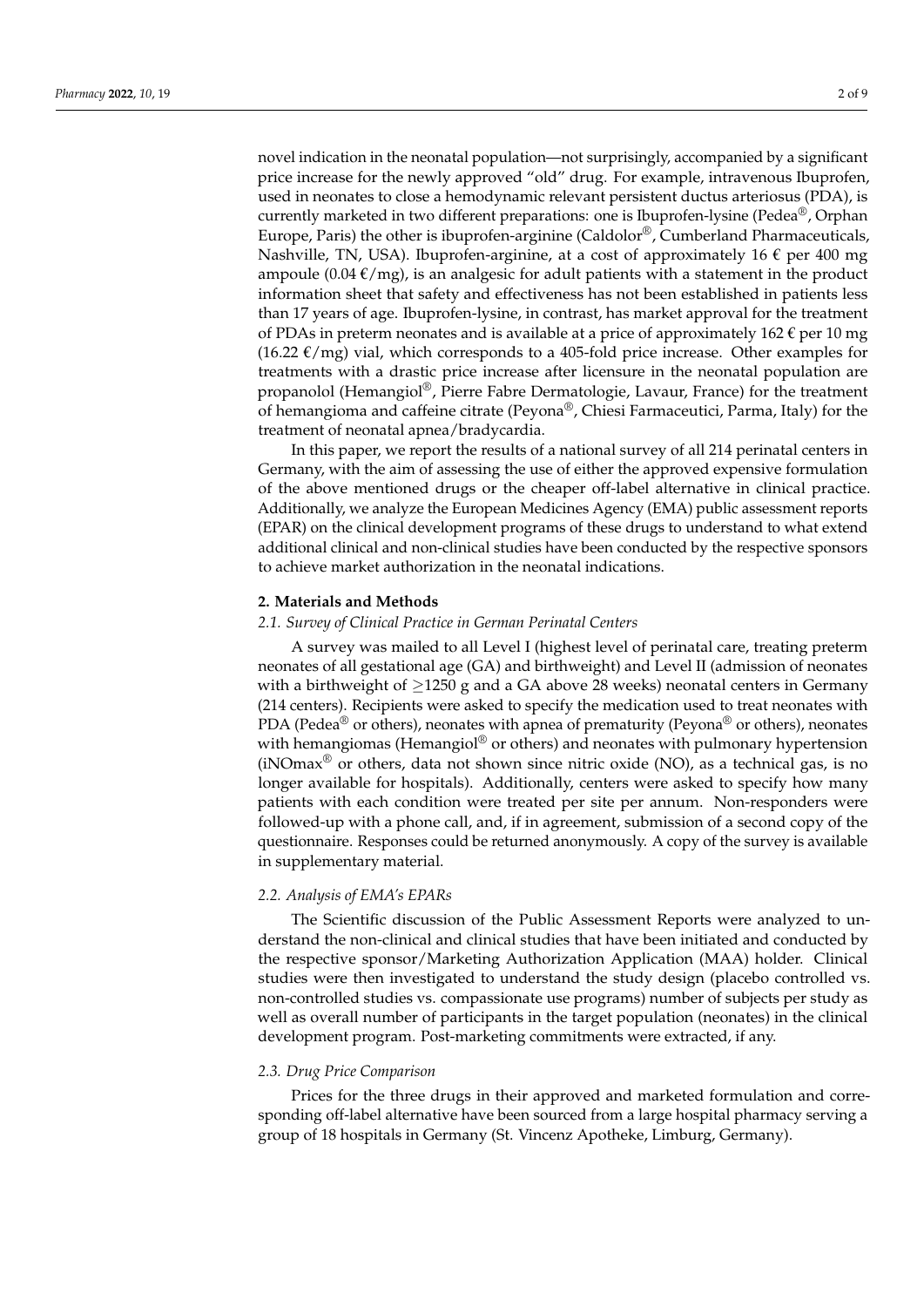## *2.4. Ethical Review Board (ERB) Approval*

Neither ERB approval nor patient written informed consent was required because we used either publicly available data or de-identified statistical information (in the survey). No patient medical records were submitted or used.

#### **3. Results** we use the public data or definition or definition (in the sur-

# 3.1. Survey of Clinical Practice in Perinatal Centers in Germany

Of the 214 Perinatal Centers, 151 (71%) responded. The results of the questionnaire **3. Results**  *3.[1.](#page-3-0) for all three medications are summarized in Figure 1. Briefly; the on-label medication was*<br>*3.1. Survey of Clinical Practice in Perinatal Centers in Germany Centers in Germany Centers in Germany Centers* more frequently used than the off-label alternative in all indications (on-label to off-label ratio 1:0.26 for the treatment of PDA with Pedea<sup>®</sup>, 1:0.56 for the treatment of apnea with Peyona® and 1:0.76 for the treatment of Hemangiomas with Hemangiol®). Of note, the on-label group did include centers that use the on-label medication occasionally amongst other (off-label) treatments, if these were excluded, the ratio would naturally have shifted more towards the off-label use (see Figure [1\)](#page-3-0).

The majority of centers conducted between 0–50 treatments in each indication per year with the exception of apnea of prematurity, in which the most centers conducted 50–100 treatments per year (further details in F[igu](#page-4-0)re 2).



(**a**)

**Figure 1.** *Cont*.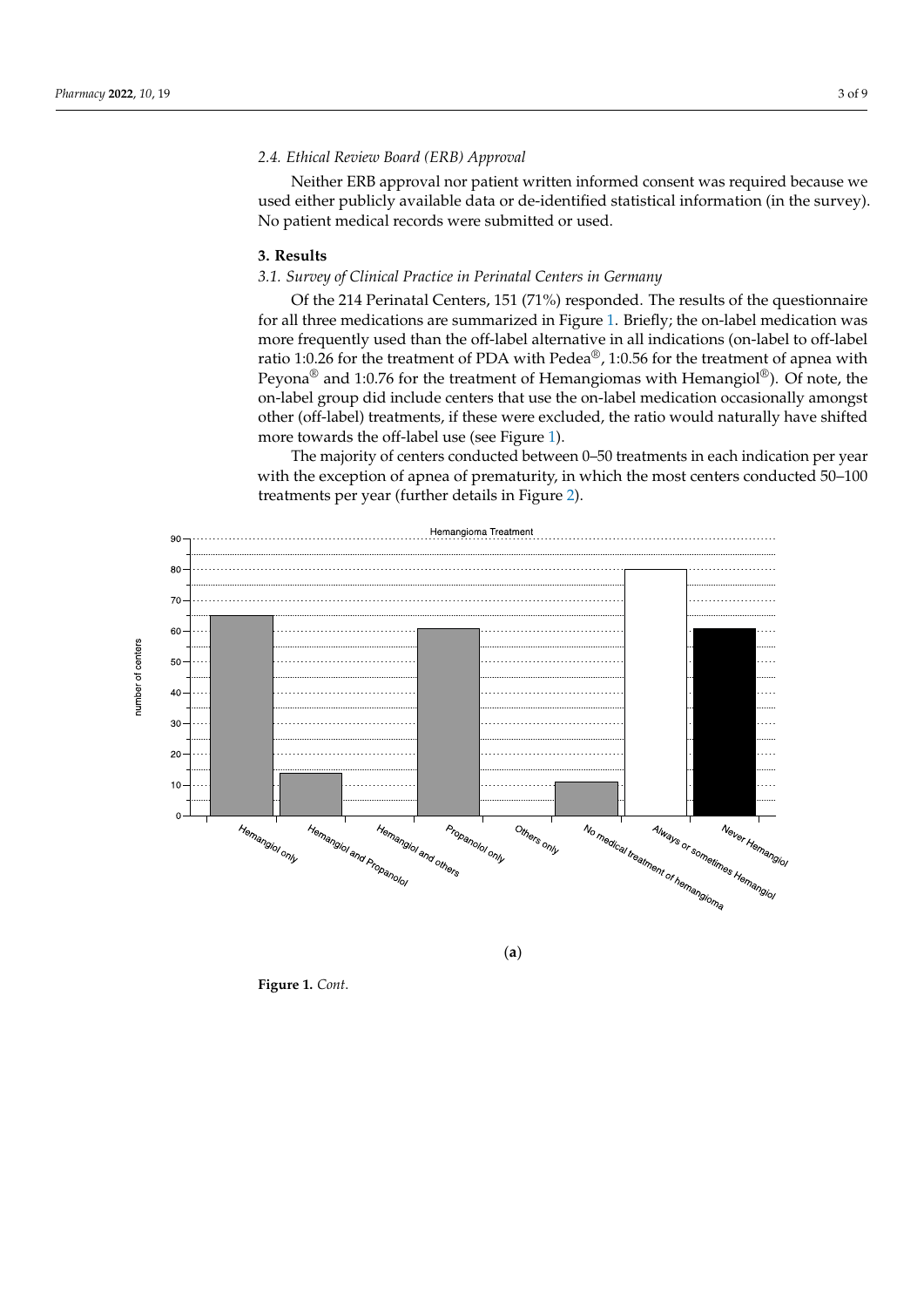<span id="page-3-0"></span>

(**c**)

neonatal apnea, (c) treatment of PDA. From left to right, and for each indication in a separate panel, the number of centers is shown that use only the on-label medication, the on- and the off-label medication, the on-label and other medications, only the off-label, only other and no treatment (all bars shown in grey). On the right of each panel, the number of centers that always or sometimes shown in grey). On the right of each panel, the number of centers that always or concentres treat with the on-label medication is shown in white and the number that never uses the on-label cation is shown in black. PDA—persistent ductus arteriosus. medication is shown in black. PDA—persistent ductus arteriosus.**Figure 1.** Use of on- and off-label medications. (**a**) Treatment of hemangiomas, (**b**) treatment of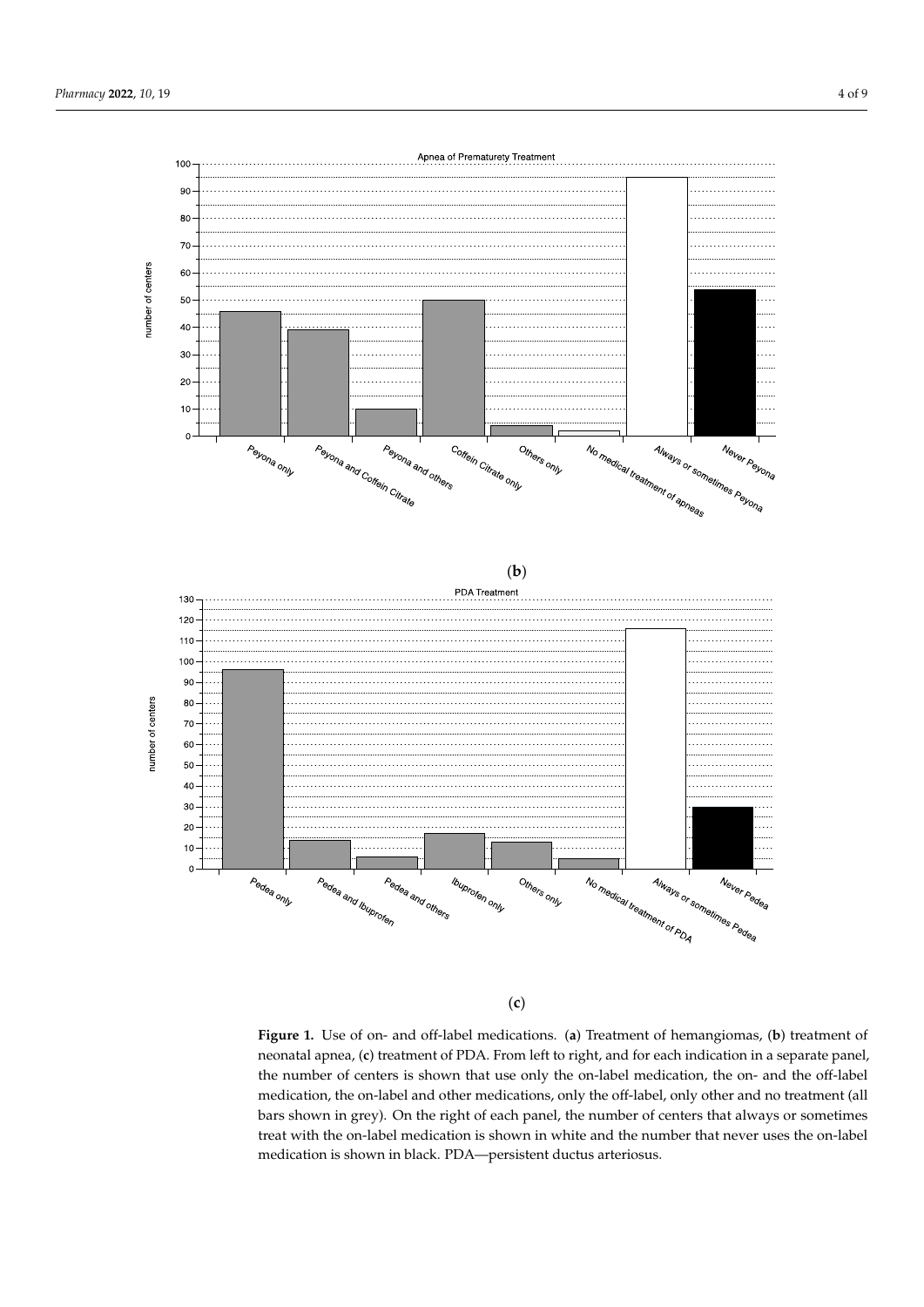<span id="page-4-0"></span>

**Figure 2.** Frequency of treatments per center per year. The number of yearly treatments for the three **Figure 2.** Frequency of treatments per center per year. The number of yearly treatments for the three indications (PDA, apnea and hemangioma) grouped in 1–50 treatments per year, 51–100 treatments indications (PDA, apnea and hemangioma) grouped in 1–50 treatments per year, 51–100 treatments per year and >100 treatments per year are shown (n of centers on the y axis). Additionally, for each per year and >100 treatments per year are shown (n of centers on the y axis). Additionally, for each indication the number of centers that do not use any drugs to treat in the indication or submitted no indication the number of centers that do not use any drugs to treat in the indication or submitted no data is displayed. PDA—persistent ductus arteriosus. data is displayed. PDA—persistent ductus arteriosus.

## *3.2. Analysis of EMA's EPARs 3.2. Analysis of EMA's EPARs*

The number of subjects enrolled in clinical trials to achieve market approval in the The number of subjects enrolled in clinical trials to achieve market approval in the neonatal indication varied greatly between the three compounds (Tab[le](#page-5-0) 1). Investment in neonatal indication varied greatly between the three compounds (Table 1). Investment in human Phase I studies pharmacokinetic (PK) studies in healthy volunteers was limited in human Phase I studies pharmacokinetic (PK) studies in healthy volunteers was limited in all development programs (0–18 participants). All sponsors conducted placebo controlled, all development programs (0–18 participants). All sponsors conducted placebo controlled, double blind Phase III trials with efficacy and safety endpoints in the target population. double blind Phase III trials with efficacy and safety endpoints in the target population. Tthe number of participants in the target population varied between 82 and 497. Tthe number of participants in the target population varied between 82 and 497.

Two out of the three compounds conducted a dose finding/PK study in the target population and all three manufactures committed to some form of post-marketing safety surveillance studies or registries (Table [2\)](#page-5-1).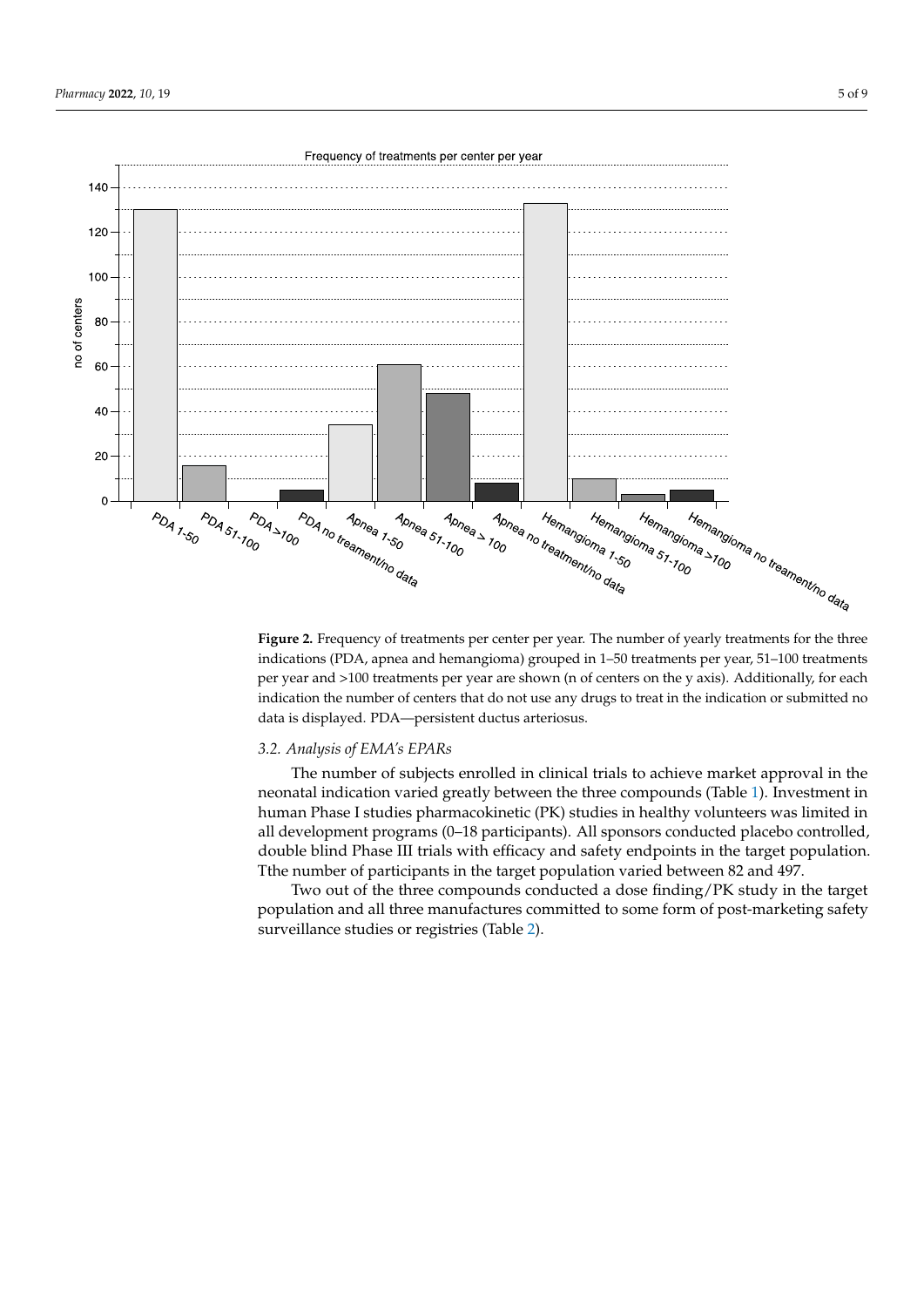|                                          | <b>MAH Sponsored Studies</b>                                                                                       |                                                                           |                                                                                                                                                                                                                                                                                                                                                                                                            |  |
|------------------------------------------|--------------------------------------------------------------------------------------------------------------------|---------------------------------------------------------------------------|------------------------------------------------------------------------------------------------------------------------------------------------------------------------------------------------------------------------------------------------------------------------------------------------------------------------------------------------------------------------------------------------------------|--|
| <b>Indication and Product</b>            | Non-Clinical                                                                                                       | Clinical                                                                  |                                                                                                                                                                                                                                                                                                                                                                                                            |  |
|                                          |                                                                                                                    | <b>Healthy Volunteers</b>                                                 | <b>Target Population</b>                                                                                                                                                                                                                                                                                                                                                                                   |  |
| <b>PDA</b><br>product: Pedea®            | iv toxicity study in in<br>weaned and adult rats<br>[8] (p. 4)<br>local tolerance study in<br>rabbits $[8]$ (p. 4) | bioavailability study in 18<br>male healthy volunteers [8]<br>(p. 16)     | PK study in 62 preterm neonates [8]<br>(p. 17)<br>dose range study in 21 preterm<br>neonates $[8]$ (p. 23)<br>double blind, placebo controlled trial<br>in preterm neonates exposed to drug<br>product (DP) $n = 66$ ; exposed to<br>placebo $n = 65$ [8] (p. 24)                                                                                                                                          |  |
| apnea of prematurity<br>product: Peyona® | $\theta$                                                                                                           | $\mathbf{0}$                                                              | * double blind, placebo controlled trial<br>in preterm neonates, exposed to DP<br>$n = 45$ ; exposed to placebo $n = 37$ [9]<br>$(p. 16)$ , [10]                                                                                                                                                                                                                                                           |  |
| hemangioma<br>product: Hemangiol®        | oral toxicity study in<br>juvenile rats [11] (p. 24)                                                               | bioavailability/PK study in<br>12 male healthy volunteers<br>[11] (p. 27) | open-label, repeated dose PK Study in<br>23 infants [11] (p. 27)<br>double blind, placebo-controlled trial<br>٠<br>in infants exposed to DP $n = 401$ ;<br>exposed to placebo $n = 55$ [11] (p. 28)<br>open-label extension study<br>(participants from previous studies,<br>ongoing at the time of submission) [11]<br>(p. 29)<br>compassionate use program with 922<br>infants and children [11] (p. 54) |  |

<span id="page-5-0"></span>**Table 1.** EPAR Analysis: Initial Development Program leading to Marketing Authorization.

\* Study conducted with a different drug product (DP, Cafcit®) for Food and Drug Administration (FDA) approval by a different MAH, EPAR: European Public Assessment Report, MAH—marketing authorization holder; iv—intravenous; PK—pharmacokinetics; PDA—persistent ductus arteriosus.

<span id="page-5-1"></span>

| <b>Table 2.</b> EPAR Analysis: Studies performed Post Marketing Authorization. |  |  |  |
|--------------------------------------------------------------------------------|--|--|--|
|--------------------------------------------------------------------------------|--|--|--|

| <b>Indication and Product</b>                        |                                                                                                                                                                              |
|------------------------------------------------------|------------------------------------------------------------------------------------------------------------------------------------------------------------------------------|
| <b>PDA</b><br>product: Pedea <sup>®</sup>            | No studies conducted, label changes to PSUR analysis (gastric<br>perforation added as risk)                                                                                  |
| apnea of prematurity<br>product: Peyona <sup>®</sup> | European non-interventional post-authorization study to assess drug<br>utilization and safety of caffeine citrate in the treatment of premature<br>infants affected by apnea |
| hemangioma<br>product: Hemangiol®                    | Updated efficacy and safety report of the pivotal study as well as the<br>results of a small study conducted in France                                                       |
|                                                      |                                                                                                                                                                              |

EPAR—European Public Assessment Report; PSUR—periodic safety update reports; PDA—persistent ductus arteriosus.

## *3.3. Drug Price Comparison*

Costs for the three drugs in their approved and marketed formulation increased in median 405-fold compared with the corresponding off-label alternative, with the largest increase noted in caffeine for the treatment of apnea (see Table [3\)](#page-6-0). Interestingly, the medication with the steepest relative price increase involved the lowest number of trial subjects in the clinical development program (Peyona® for the treatment of neonatal apnea).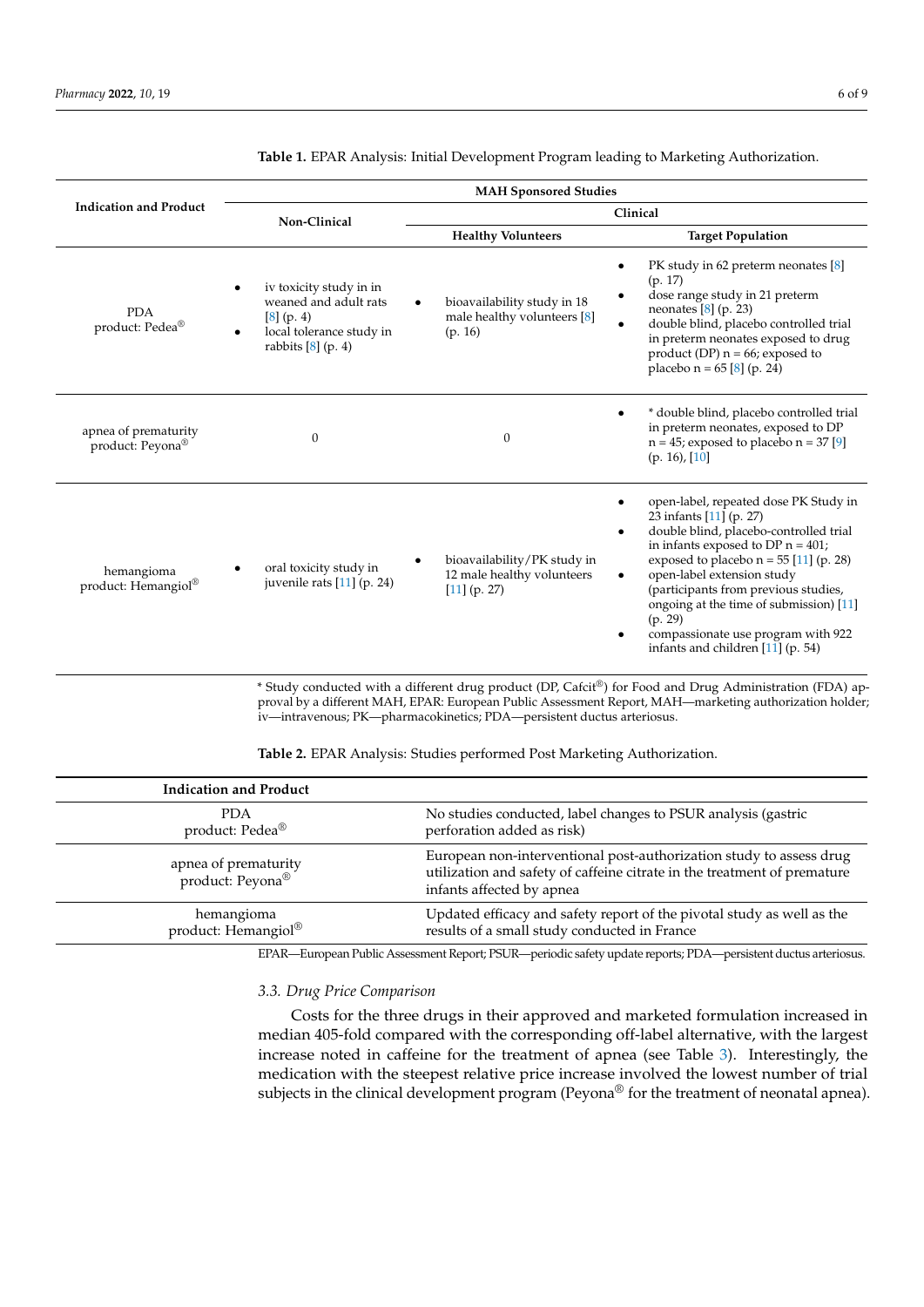| Indication           | Product Approved in the<br>Indication/Price in $\epsilon$ | Alternative Product,<br>Not Approved in the<br>Indication/Price in $\epsilon$ | <b>Price Increase Not</b><br>Approved to Approved<br>in the Indication |
|----------------------|-----------------------------------------------------------|-------------------------------------------------------------------------------|------------------------------------------------------------------------|
| <b>PDA</b>           | $P$ edea $^{\circledR}$<br>$16.22 \text{ E/mg}$           | $Caldolor^{\circledR}$<br>$0.04 \text{ E/mg}$                                 | $\times$ 405                                                           |
| apnea of prematurity | Peyona®<br>$0.86 \text{ f/mg}$                            | caffeine citrate<br>$0.0005 \text{€}/\text{mg}$                               | $\times$ 1720                                                          |
| hemangioma           | Hemangiol <sup>®</sup><br>$0.56 \text{ f/mg}$             | propanolol<br>$0.015 \text{ E/mg}$                                            | $\times$ 37                                                            |

<span id="page-6-0"></span>**Table 3.** Price Comparison.

PDA: persistent ductus arteriosus.

### **4. Discussion**

The extent of scientific evidence that is required to establish that a new therapeutic agent has benefits that outweigh its risks remains an area of critical debate amongst clinicians and regulators alike. In this context, it is essential to differentiate between offlabel use (using an approved drug in an indication, population or dosage other than stated in the label) versus unlicensed drugs (using a drug or chemical compound that has not been approved for any use in humans) versus compassionate-use (using a drug that is currently investigated in clinical studies in a patient that would not be eligible for the study due to not meeting inclusion/exclusion criteria). Two of the drugs investigated in this study have been converted from off-label to on-label use in neonates (intravenous ibuprofen for the treatment of PDA and propranolol for the treatment of hemangiomas), while the other has previously been used in the form of a magisterial preparation (caffeine for apnea of prematurity), and as such, has converted from unlicensed to approved.

We investigated the uptake of drugs that have been studied and approved for the use in neonates and newborns by a group of concerned clinicians who have lamented the paucity of data on efficacy and safety when treating their small and vulnerable patients with off-label medications for decades. While the numbers of centers using the approved formulation outweighed those that treated patients with off-label or unlicensed drugs, about one out of three neonatologists/pediatricians seems to be comfortable in prescribing an off-label or unlicensed drug to patients despite an approved alternative being available. One factor in this reluctant uptake might be that most neonatologists are used to prescribing medications outside the labeled indication, dosage or population, indicating some necessity for the acceptance of off-label use. A more cynical explanation would be that once efficacy and safety have been established, some cost-conscious prescribers would gladly revert to the much cheaper alternative compound, particularly since the increase in costs was as great as 1700-fold. However, the most extensive off-label use was documented in the drug with the smallest difference in costs between on- and off-label alternative, refuting economic burden as the main driver in decision-making in the centers surveyed in this study. This may be different in other geographic locations, where financial constrains might limit access to more expensive medications for many clinicians.

It is worthwhile to remember that from the business perspective of a pharmaceutical company, all three indications are small markets and rare enough to fulfill orphan drug criteria (prevalence of 5 or less people in 10,000 in the EU) for two out of three indications (PDA: 2.13/10,000 and apnea of prematurity: 0.5–1.2/10,000) [\[12,](#page-8-10)[13\]](#page-8-11). Medical treatment of PDA was described in 4202 infants during a 4-year period in South Korea (population of 51.2 million) by Park et al. in an analysis of national epidemiologic data [\[14\]](#page-8-12). Caffeine is one of the top five most prescribed treatments in neonatology, 156 exposures, 199 courses and 3908 days of use per 1000 infants discharged from 305 NICUs managed by the Pediatrix Medical group from 2005–2010 (450,386 infants) [\[15\]](#page-8-13). Anderson et al. described the incidence of infantile hemangioma, the third indication, with 1.64 per 100 person years in a predominantly white, non-Hispanic US population. However, treatment was only required in 8–9% of cases [\[16\]](#page-8-14). Overall, the socio-economic and hospital budgetary impact of price changes for all three medications is likely to be relatively low in most developed countries.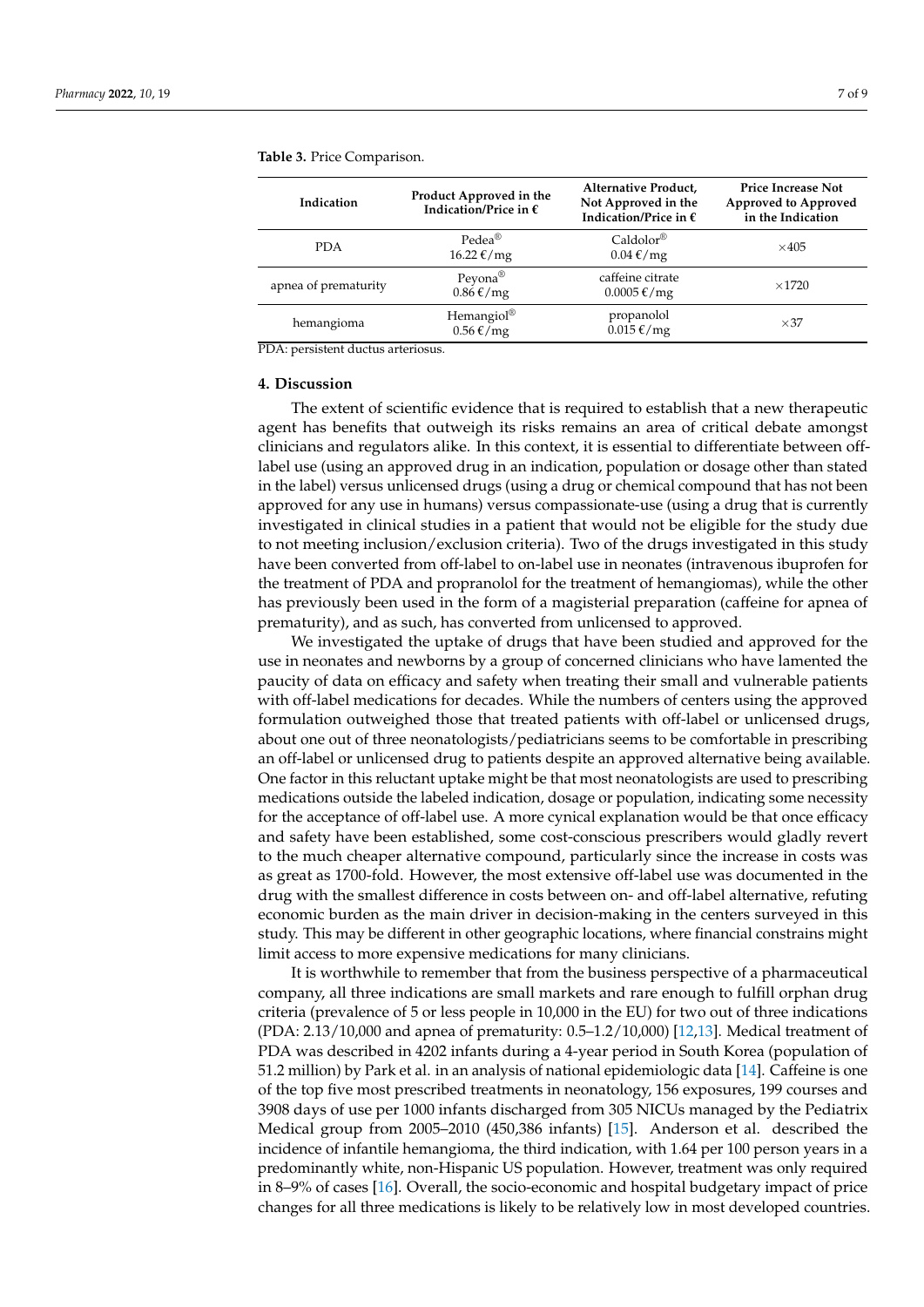Interestingly, there was no difference in the uptake of the drug that had not even been approved in any indication compared to those that had previously been used extensively in a different indication. However, independently of the prescriber behavior, one could question how much, if any at all, new knowledge was generated in the approval process for the neonatal indication. In this context, it is important to acknowledge that off-label is not the same as off-knowledge, and substantial evidence is generated by large academic studies outside of industry-sponsored Phase 3 trails that, therefore, might never be considered in a label. In the clinical development programs analyzed here, dose range and PK studies in the target population had been conducted in 2/3 of the compounds and safety-focused postmarketing commitments (in addition to standard Periodic Safety Update reports (PSURs) that are mandatory for all drugs) have been imposed to 2/3 of new drugs (Table [3\)](#page-6-0). In the Summary of Product Characteristics (SPCs), population specific dosing instructions, the tabulated nature and the frequencies of adverse reactions and specific warnings are being made available to the prescriber, indicating a current and forthcoming gain in medical knowledge on the use of these medications in neonates that would not be available without the clinical development programs conducted for the purpose of licensure.

Obviously, this study has specific strengths and limitations. While the relatively high response rate of 71% points towards valid and representative results, the survey was restricted to a single country, Germany, and the results may not necessarily be generalized to other regions. While physicians practicing in Germany face a comparatively low risk of litigation (which, therefore, might increase the willingness to use an off-label alternative), there is no direct financial incentive for the prescribing physician per-se to use a cheaper drug. Nevertheless, since German hospitals' remuneration is diagnosis-related groups (DRG)-based following a fixed case mix index (CMI) weight per case, lowering drug spending may play a role in strategic decisions on overall prescribing practice at an institutional level.

Finally, the lingering question on the appropriateness of the steep increase in the price of each compound remains. It is not in the scope of this paper to assess the costs of the clinical development program and therefore assign a price tag to the gain in medical knowledge achieved by licensure of these compounds for the respective neonatal indications. In 2018, Sinha et al. conducted an excellent study on 141 pediatric industry sponsored trials leading to 29 extended and 3 new indications, as well as new safety information for 16 drugs. The authors found that the median cost of investment for trials was 36.4 million \$ (IQR, 16.6 to 100.6 million \$) while among the 48 drugs with available financial information, median net return was 176.0 million \$ (IQR, 47.0 to 404.1 million \$), with a median ratio of net return to cost of investment of 680% (IQR, 80% to 1270%) [\[17\]](#page-8-15). Sinha et al. concluded that while these studies did provide important information about the effectiveness and safety of drugs used in children, costs to consumers have been high, and policymakers may consider directly funding such studies. In this context, it is worth noticing that using an off-label drug when other options are too expensive or not reimbursable by insurance companies is supported by a recent Joint Policy Statement by the European Academy of Pediatrics and the European Society for Developmental Perinatal and Pediatric Pharmacology [\[18\]](#page-8-16). Regardless of the moral implication of extreme price hikes, which have debated elsewhere [\[19](#page-8-17)[–21\]](#page-8-18) we believe that the uptake of new formulations of old drugs after these have been tested and approved in the neonatal population by pediatricians and neonatologists is the only way to credibly substantiate our demand for population specific safety and efficacy data for this vulnerable group of patients.

**Supplementary Materials:** The following are available online at [https://www.mdpi.com/article/](https://www.mdpi.com/article/10.3390/pharmacy10010019/s1) [10.3390/pharmacy10010019/s1,](https://www.mdpi.com/article/10.3390/pharmacy10010019/s1) Survey Questionnaire.

**Author Contributions:** Conceptualization, A.V. and D.F.; methodology, A.V.; software, E.R.; validation, E.R., A.V. and C.H.; formal analysis, E.R.; data curation, E.R. and C.H.; writing—original draft preparation, A.V.; writing—review and editing, A.V., E.R., C.H. and D.F. All authors have read and agreed to the published version of the manuscript.

**Funding:** This research received no external funding.